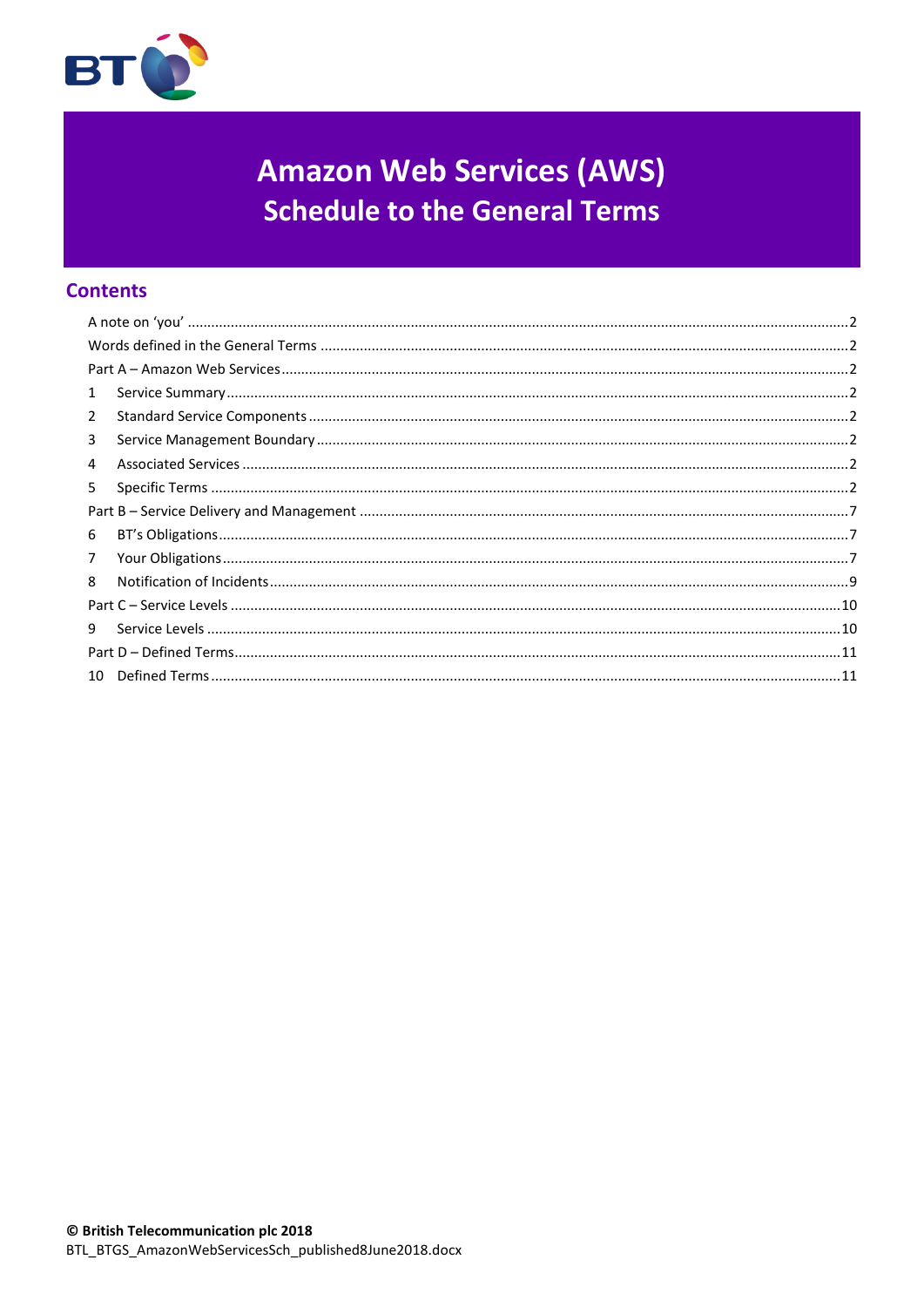

# <span id="page-1-0"></span>**A NOTE ON 'YOU'**

'You' and 'your' mean the Customer.

# <span id="page-1-1"></span>**WORDS DEFINED IN THE GENERAL TERMS**

Words that are capitalised but have not been defined in this Schedule have the meanings given to them in the General Terms.

# <span id="page-1-2"></span>**Part A – Amazon Web Services**

## <span id="page-1-3"></span>**1 SERVICE SUMMARY**

BT will provide you with a cloud based services platform, offering computing power, storage and content management functionalities comprising the Standard Service Components up to the point of the Service Management Boundary as set out in Paragrap[h 3](#page-1-5) ("**AWS Service**").

# <span id="page-1-4"></span>**2 STANDARD SERVICE COMPONENTS**

BT will provide you with all of the following standard service components ("**Standard Service Components**") in accordance with the details as set out in any applicable Order:

#### 2.1 **AWS Service**

Access to the AWS Management Console through which you can order, access and use AWS Components.

#### <span id="page-1-8"></span>2.2 **CMS**

BT will grant you access to the CMS which will:

- 2.2.1 allow you to register and provide log on details for Users;
- 2.2.2 provide you with a reporting and management tool that:
	- (a) shows details of the AWS Components that are being utilised;
	- (b) provides you with usage reports detailing which Users are using which AWS Components; and
	- (c) provides you with financial and billing information based on your Usage Charges for the AWS Service.

#### 2.3 **Service Desk**

BT will provide you with 24x7x365 access to a Service Desk which will provide first line support for fault reporting and enquiries with the AWS Service.

# <span id="page-1-5"></span>**3 SERVICE MANAGEMENT BOUNDARY**

- <span id="page-1-10"></span>3.1 BT will provide and manage the AWS Service in accordance with Parts B and C of this Schedule and up to the point where the CMS connects to the AWS Management Console, as set out in any applicable Order ("**Service Management Boundary**").
- 3.2 BT is not responsible for the operation and management of the AWS Management Console or any of the AWS Components.
- 3.3 BT does not make any representations, whether express or implied, about whether the AWS Service will operate in combination with any Customer Equipment or other equipment and software.

# <span id="page-1-6"></span>**4 ASSOCIATED SERVICES**

<span id="page-1-9"></span>4.1 You will have the following service in place that will connect to the AWS Service and is necessary for the AWS Service to function and will ensure that this service meets the minimum technical requirements that BT specifies:

4.1.1 an Access Line and internet service with sufficient bandwidth to enable you to access and use the AWS Service, ("**Enabling Service**").

- 4.2 If BT provides you with any services other than the AWS Service (including, but not limited to any Enabling Service) this Schedule will not apply to those services and those services will be governed by their separate terms.
- 4.3 If you are required by Applicable Law to purchase the AWS Service from a third party supplier, BT will manage the AWS Service as your agent. You will provide BT with a letter of agency to enable BT to manage the third party.

#### <span id="page-1-7"></span>**5 SPECIFIC TERMS**

5.1 **Term**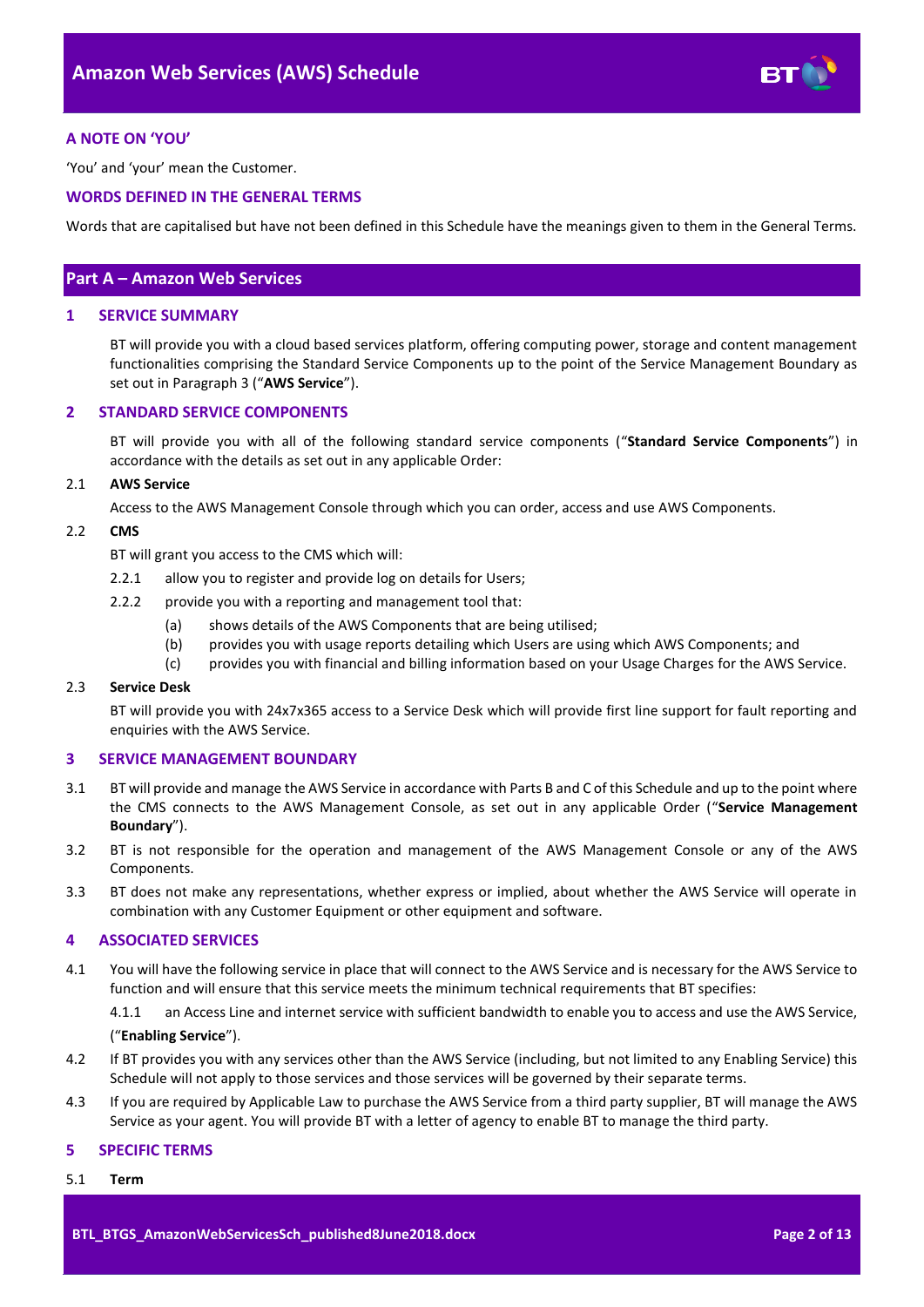

BT will provide you with the AWS Service until either of us terminate the AWS Service in accordance with this Contract ("**Term**").

# <span id="page-2-4"></span>5.2 **Notice to Amend**

- 5.2.1 BT may propose changes to this Schedule or the Charges (or both) by giving you 90 days' Notice ("**Notice to Amend**").
- <span id="page-2-0"></span>5.2.2 Within 21 days of any Notice to Amend, you will provide BT Notice:
	- (a) agreeing to the changes BT proposed, in which case those changes will apply within 30 days;
	- (b) requesting revisions to the changes BT proposed, in which case both of us will enter into good faith negotiations and, if agreement is reached, the agreed changes will apply within 30 days; or
	- (c) terminating the Contract on 180 days' notice.
- <span id="page-2-1"></span>5.2.3 If we have not reached agreement in accordance with Paragraph [5.2.2\(b\),](#page-2-0) the terms of this Schedule will continue to apply unless you give Notice in accordance with Paragraph [5.2.2\(c\)](#page-2-1) or BT may give Notice of termination, in which case BT will cease delivering the AWS Service at the end of the 180 day notice period.

# 5.3 **Termination for Convenience**

For the purposes of Clause 17 of the General Terms, at any time after the Service Start Date and without cause:

- 5.3.1 BT may terminate the AWS Service by giving you 150 days' Notice; and
- 5.3.2 you may terminate the AWS Service by giving BT 180 days' Notice.

## 5.4 **Access to Customer Content and Service Offerings**

If BT becomes aware that you are in violation of any of your obligations in this Contract, including those listed in Paragraph [7.2.11](#page-7-0) to Paragraph [7.2.14](#page-7-1) inclusive, BT will immediately terminate your, or any End User's, access to the Customer Content and the Service Offerings.

#### 5.5 **Customer Committed Date**

- 5.5.1 If you request a change to the AWS Service or any part of the AWS Service, then BT may revise the Customer Committed Date to accommodate that change.
- 5.5.2 BT may expedite delivery of the AWS Service for operational reasons or in response to a request from you, but this will not revise the Customer Committed Date.

# 5.6 **Access to Emergency Services**

BT will not provide the ability for Users to call the emergency services by dialling "**999**" or "**112**" and you will make alternative arrangements for Users, including the maintenance of a fixed telephone number.

# <span id="page-2-3"></span>5.7 **Licence**

- 5.7.1 BT grants you a limited, revocable, non-exclusive, non-sub licensable, non-transferrable licence to:
	- (a) use the AWS Service for your own internal business purposes; and
	- (b) in accordance with the terms of this Contract,

("**Licence**").

- 5.7.2 You will not:
	- (a) modify, alter with, repair or otherwise create derivative works of any Software (except where any AWS Components are provided under separate licence that expressly permits the creation of derivative works);
	- (b) reverse engineer, disassemble or decompile the AWS Service or apply any other processes or procedures to derive the source code of any Software;
	- (c) access or use the AWS Service in a way intended to avoid incurring Charges or exceeding any usage limits or quotas; and
	- (d) resell or sublicense the AWS Service.

# <span id="page-2-2"></span>5.8 **EULA**

5.8.1 BT will only provide the AWS Service if you have entered into the end user licence agreement with the Supplier in the form set out at

[https://s3-us-west-2.amazonaws.com/legal-reseller/AWS+Reseller+Customer+License+Terms.pdf,](https://s3-us-west-2.amazonaws.com/legal-reseller/AWS+Reseller+Customer+License+Terms.pdf)

as may be amended or supplemented from time to time by the Supplier ("**EULA**").

5.8.2 You will observe and comply with the EULA for any and all use of the applicable Software.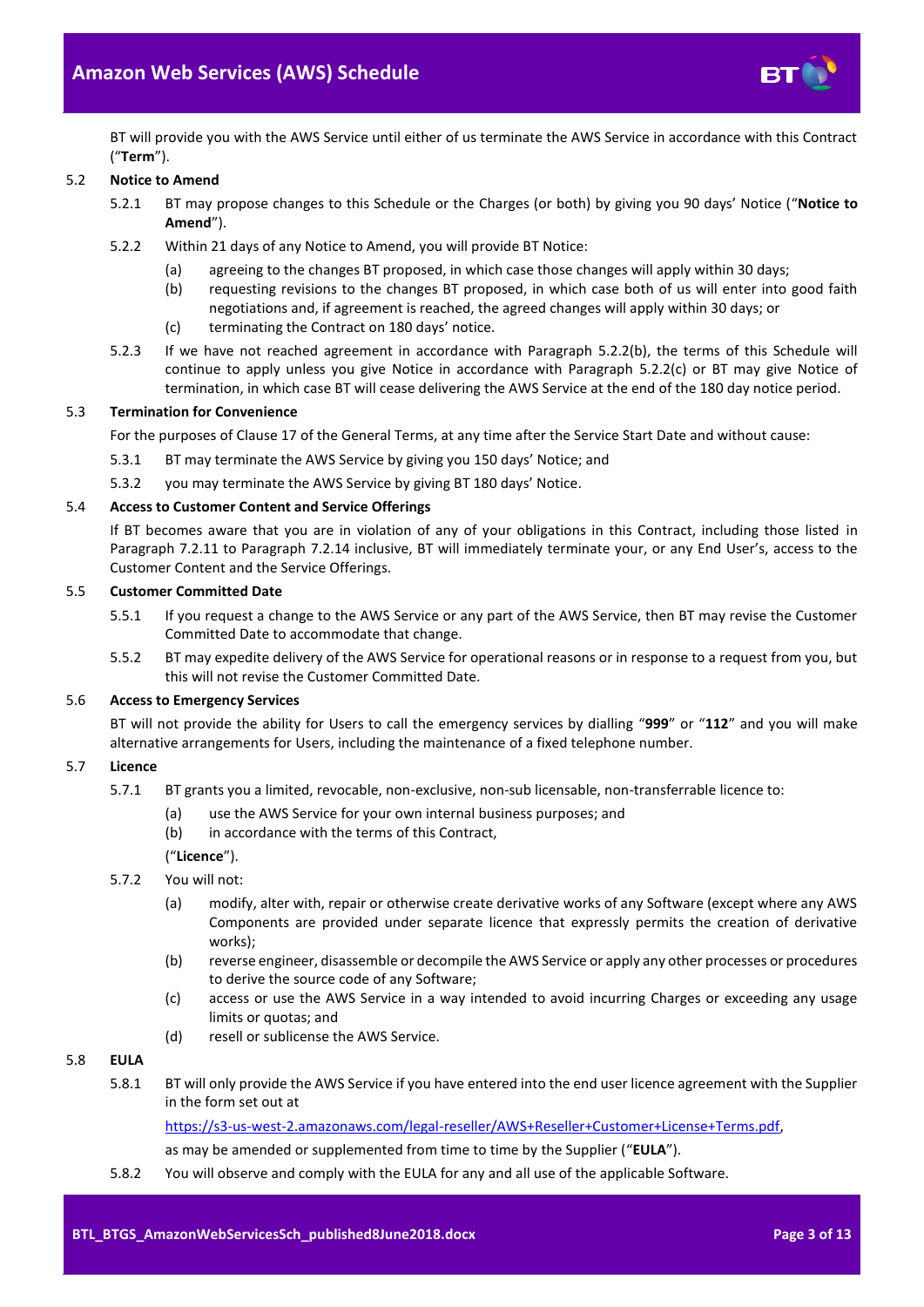

- 5.8.3 In addition to what it says in Clause 15 of the General Terms, if you do not comply with the EULA, BT may restrict or suspend the AWS Service and:
	- (a) you will continue to pay the Charges for the AWS Service until the end of the Term; and
	- (b) BT may charge a re-installation fee to re-start the AWS Service.
- 5.8.4 You will enter into the EULA for your own benefit and the rights, obligations, acknowledgements, undertakings, warranties and indemnities granted in the EULA are between you and the Supplier and you will deal with the Supplier in respect of any loss or damage suffered by either of you as such loss or damage will not be not enforceable against BT.
- 5.8.5 Where the EULA is presented in a 'click to accept' function and you require BT to configure or install Software on your behalf, BT will do so as your agent and bind you to the EULA.

# 5.9 **Invoicing**

- 5.9.1 Unless set out otherwise in any applicable Order, BT will invoice you for the following Charges in the amounts set out in any applicable Order:
	- (a) Recurring Charges, except Usage Charges, for any period where the AWS Service is provided for less than one month, the Recurring Charges will be calculated on a daily basis;
	- (b) Usage Charges, monthly in arrears on the first day of the relevant month, calculated at the then current rates; and
	- (c) any Termination Charges incurred in accordance with Paragraph [5.10](#page-3-0) upon termination of the relevant Service.
- 5.9.2 BT may invoice you for any of the following Charges in addition to those set out in any applicable Order:
	- (a) Charges for investigating Incidents that you report to BT where BT finds no Incident or that the Incident is caused by something for which BT is not responsible under the Contract;
	- (b) Charges for commissioning the AWS Service in accordance with Paragraph [8.2](#page-8-1) outside of Business Hours;
	- (c) Charges for expediting provision of the AWS Service at your request after BT has informed you of the Customer Committed Date; and
	- (d) any other Charges as set out in any applicable Order or the BT Price List or as otherwise agreed between both of us.

# <span id="page-3-0"></span>5.10 **Termination Charges**

- 5.10.1 If you terminate the Contract or the AWS Service for convenience in accordance with Clause 17 of the General Terms you will pay BT:
	- (a) all outstanding Charges or payments due and payable under the Contract;
	- (b) any other Charges as set out in any applicable Order; and
	- (c) any charges reasonably incurred by BT from a supplier as a result of the early termination.
- 5.10.2 BT will refund to you any money you have paid in advance after deducting any Charges or other payments due to BT under the Contract.

#### 5.11 **PCI DSS Compliance Obligations**

- 5.11.1 BT will only be responsible for ensuring PCI DSS compliance for the provision of the AWS service under this Contract.
- 5.11.2 BT will not be responsible for ensuring PCI DSS compliance for any other element or service outside of the Service Management Boundary.
- 5.11.3 You will indemnify BT for any Claims, losses, costs or liabilities that it incurs as a result of you storing, processing or transmitting data that is subject to PCI DSS.

#### <span id="page-3-1"></span>5.12 **Third Party Claims**

- 5.12.1 You will indemnify BT against any claims, damages, losses, liabilities, costs and expenses (including reasonable legal fees) arising out of or in relation to any third party claim concerning:
	- (a) your use of the AWS Service, except to the extent authorised by BT under this Contract;
	- (b) your failure to comply with any terms, obligations, representations or warranties under this Contract;
	- (c) your breach any law, rule, regulation or Applicable Laws in relation to this Contract;
	- (d) the infringement or misappropriation of any intellectual property rights of any third party due to your breach of this Contract;
	- (e) your breach of any of the AWS Policies; and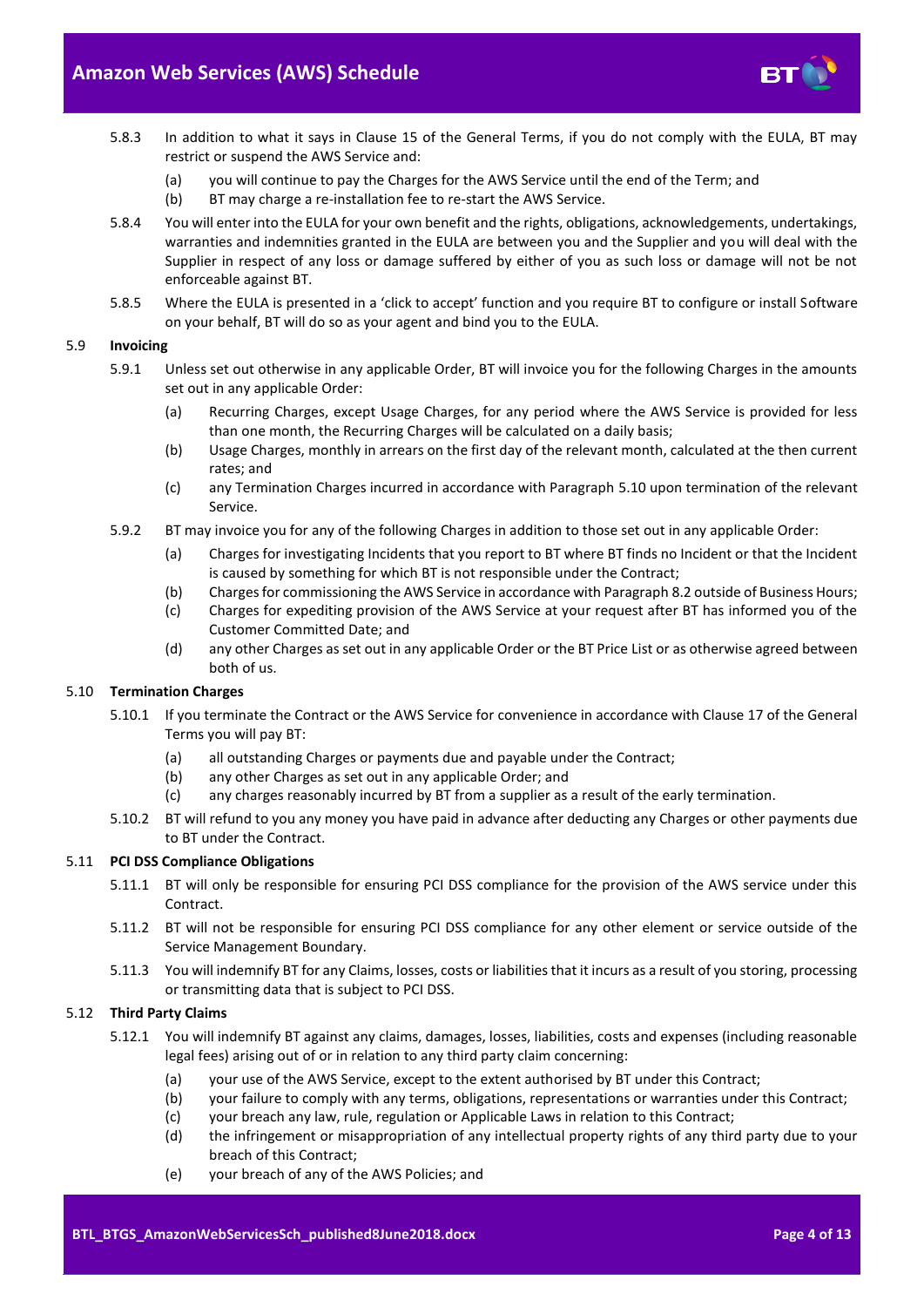

- (f) any dispute between us that is settled in favour of BT in accordance with the Clause 24 of the General Terms.
- 5.12.2 Your total liability under this Paragraph [5.12](#page-3-1) is unlimited and is not subject to the liability cap provisions set out in Clause 22.4 of the General Terms (as amended by this Schedule).

# <span id="page-4-0"></span>5.13 **Transition of Services**

If this Contract is terminated for whatever reason, you will work with BT and the Supplier to develop a transition plan (including a schedule for transition) and ensure the orderly and seamless migration of the Services from BT to the Supplier or another third party approved by the Supplier, as applicable.

# 5.14 **Data Protection**

- 5.14.1 In respect of any Personal Data Processed through the AWS Service:
	- (a) you will be Controller; and
	- (b) the Supplier will act as Processor.
- <span id="page-4-1"></span>5.14.2 BT will share the following Personal Data with the Supplier so that the Supplier can:
	- (a) verify you are a BT customer and that you and your End Users are authorised to use the AWS Service;
	- (b) enforce the EULA;
	- (c) identify any misuse or suspected misuse of the AWS Service; and
	- (d) monitor accounts and transition the AWS Service to another authorised provider of the AWS Service in accordance with Paragraph [5.13;](#page-4-0)
		- (i) name of each End User;
		- (ii) telephone number, email address and other contact details of each End User; and
		- (iii) city, state/region, country and zip/postal code of each End User;
- 5.14.3 Clause 14 of the General Terms will apply to the processing of the Personal Data in Paragraph [5.14.2](#page-4-1) to the extent that BT is Controller.

# 5.15 **Amendments to the General Terms**

- 5.15.1 A new Clause 15.1.5 is included:
	- 'if the Supplier removes or alters any Service for such period as may be required by the Supplier'
- 5.15.2 Clause 15.3 is deleted and replaced with the following:

'If BT restricts or suspends a Service for any of the above reasons it will let you know beforehand as soon it reasonably can except where any of the following events occur where BT may restrict or suspend the Service immediately:

- (a) to address an emergency or threat to the security or integrity of any Service, the Supplier or third party;
- (b) your use of any Service may adversely impact any Service, systems or Content of any other customers of any Service;
- (c) you are in breach of the Supplier's acceptable use policy that is applicable to your use of the Services;
- (d) in response to claims, litigation or loss of license rights related to any third party intellectual property rights;
- (e) your use of the Services may subject BT or any third party to any liability;
- (f) in any territory or country where the Supplier determines it is necessary to comply with any law or where the Supplier no longer permits the resale of the Services; and
- (g) to comply with the laws or requests of any government entity.
- 5.15.3 Clause 18.1 is deleted and replaced with the following:

'the other party materially breaches the Contract and, where it is possible, they do not put the situation right within 30 days after Notice of their breach except in the case of your non-payment of any sums or Charges under the Contract where your remedy period is within 15 days after Notice of breach;'

5.15.4 A new Clause 19.3 is included as follows:

'Neither of us will be liable for any delay or failure to perform any obligation in the Contract where the delay or failure is a result of a Force Majeure Event'.

5.15.5 Clause 22.4 is deleted and replaced with the following:

Other than for those matters set out in Clause 22.2 and Clause 22.5, in relation to each Service, the total liability of either of us, regardless of how that liability arose, and regardless of the number of claims, under or in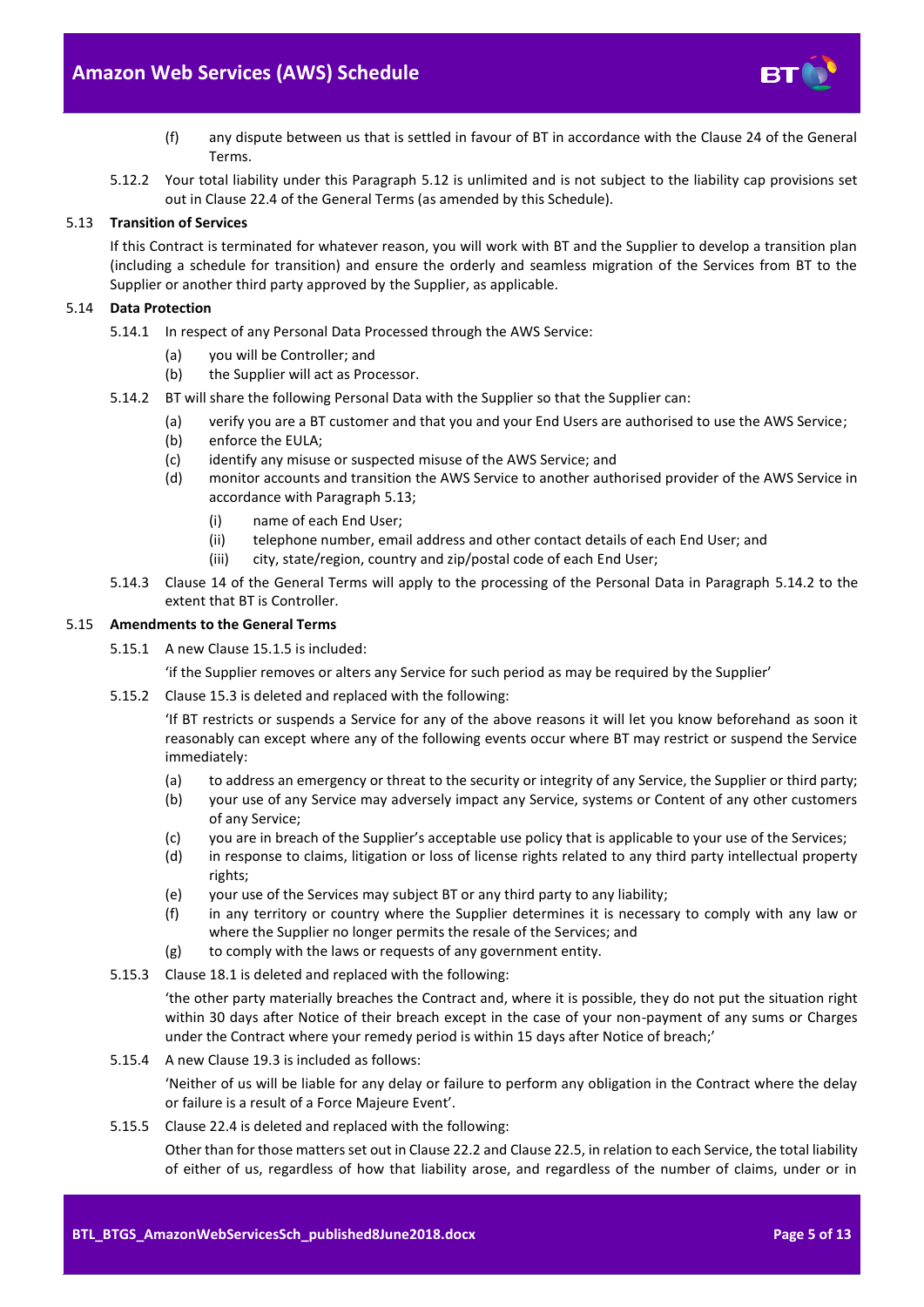

connection with the Contract, and whether in contract, tort (including negligence or breach of statutory duty), misrepresentation (whether innocent or negligent), restitution, or in any other way, will be limited to the greater of:

22.4.1 £100,000; and

224.2.an amount equal to the Charges that were paid or payable by you, or would have been paid or payable by you had the incident not occurred, for the previous six months before the liability arose.'

5.15.6 The definition of 'Force Majeure Event' is amended as follows:

'(g) electrical or power outage, utilities or telecommunications failure'

5.15.7 A new definition of 'Supplier' is included as follows: 'means Amazon Web Services, Inc. of 410 Terry Avenue North, Seattle, WA 98109-5210.'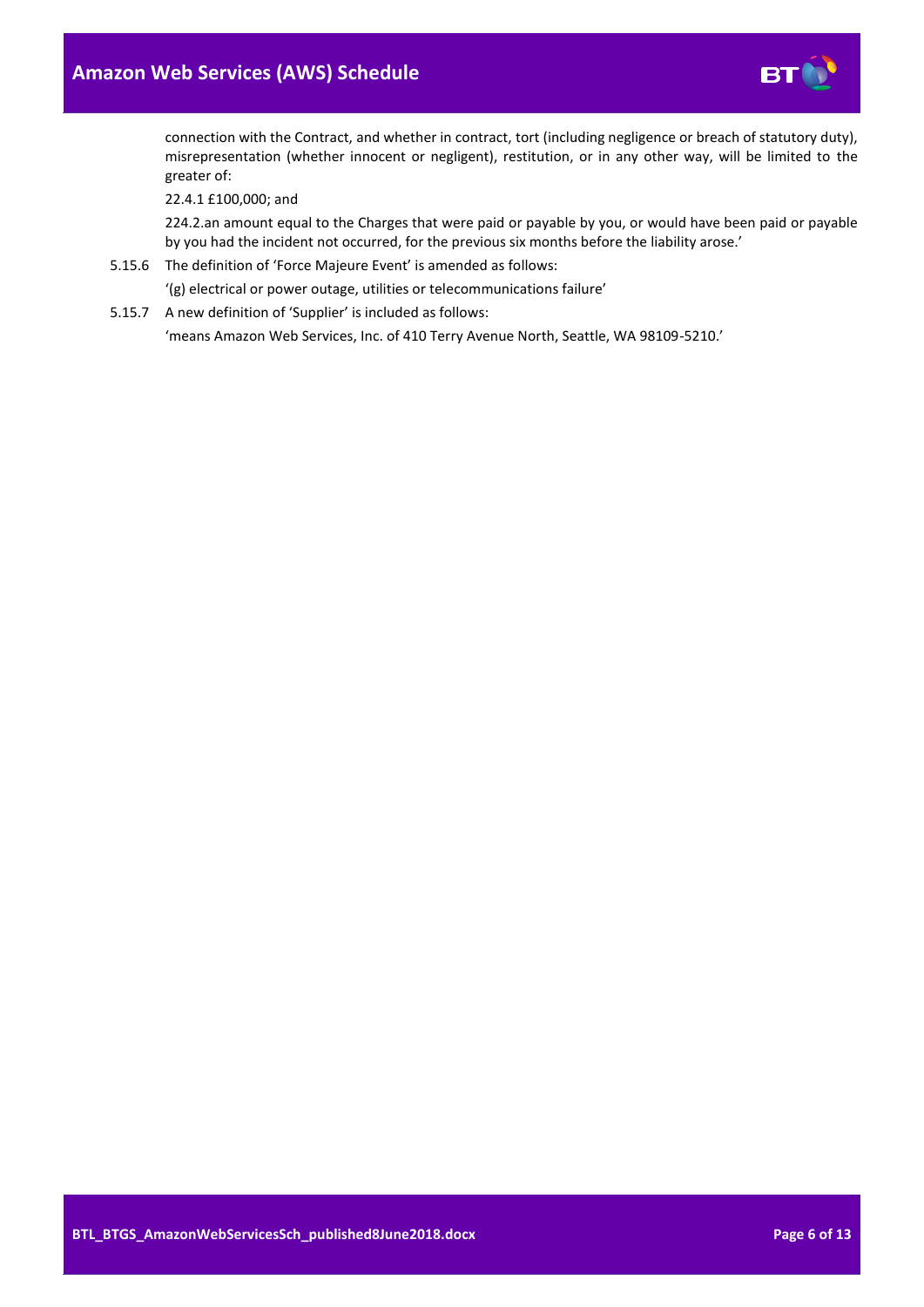

# <span id="page-6-0"></span>**Part B – Service Delivery and Management**

## <span id="page-6-1"></span>**6 BT'S OBLIGATIONS**

#### 6.1 **Service Delivery**

Before the Service Start Date and, where applicable, throughout the provision of the AWS Service, BT will provide you with contact details for the Service Desk.

#### 6.2 **Commissioning of the Service**

Before the Service Start Date, BT will:

- 6.2.1 configure the AWS Service;
- 6.2.2 conduct a series of standard tests on the AWS Service to ensure that it is configured correctly; and
- 6.2.3 connect the AWS Service to each Enabling Service.

#### 6.3 **During Operation**

On and from the Service Start Date, BT:

- 6.3.1 will respond and use reasonable endeavours to remedy an Incident without undue delay and in accordance with Part C of the Contract or if you report an Incident on the BT Network;
- 6.3.2 may carry out Maintenance from time to time and will use reasonable endeavours to inform you at least five Business Days before any Planned Maintenance on the AWS Service, BT Network, BT Equipment or Purchased Equipment, however, BT may inform you with less notice than normal where Maintenance is required in an emergency; or
- 6.3.3 may, in the event of a security breach affecting the AWS Service, require you to change any or all of your passwords.

# 6.4 **The End of the Service**

On termination of the AWS Service by either of us, BT:

- 6.4.1 will provide configuration information relating to the AWS Service provided at the Site(s) in a format that BT reasonably specifies; and
- 6.4.2 subject to Paragraph [7.3.1\(b\),](#page-8-2) will delete any Content.

# <span id="page-6-2"></span>**7 YOUR OBLIGATIONS**

# <span id="page-6-3"></span>7.1 **Service Delivery**

Before the Service Start Date and, where applicable, throughout the provision of the AWS Service, you will:

- 7.1.1 in jurisdictions where an employer is legally required to make a disclosure to its Users and other employees:
	- (a) inform your Users that as part of the AWS Service being delivered by BT, BT may monitor and report to you the use of any targeted applications by them;
	- (b) ensure that your Users have consented or are deemed to have consented to such monitoring and reporting (if such consent is legally required); and
	- (c) agree that BT will not be liable for any failure by you to comply with this Paragraph [7.1.1,](#page-6-3) you will be liable to BT for any Claims, losses, costs or liabilities incurred or suffered by BT due to your failure to comply with this Paragraph [7.1.1.](#page-6-3)
- 7.1.2 ensure that the LAN protocols and applications you use are compatible with the AWS Service.

# 7.2 **During Operation**

On and from the Service Start Date, you will:

- 7.2.1 ensure that Users report Incidents to the Customer Contact and not to the Service Desk;
- 7.2.2 ensure that the Customer Contact will take Incident reports from Users and pass these to the Service Desk using the reporting procedures agreed between both of us, and is available for all subsequent Incident management communications;
- 7.2.3 monitor and maintain any Customer Equipment connected to the AWS Service or used in connection with the AWS Service;
- 7.2.4 ensure that any Customer Equipment that is connected to the AWS Service or that you use, directly or indirectly, in relation to the AWS Service is: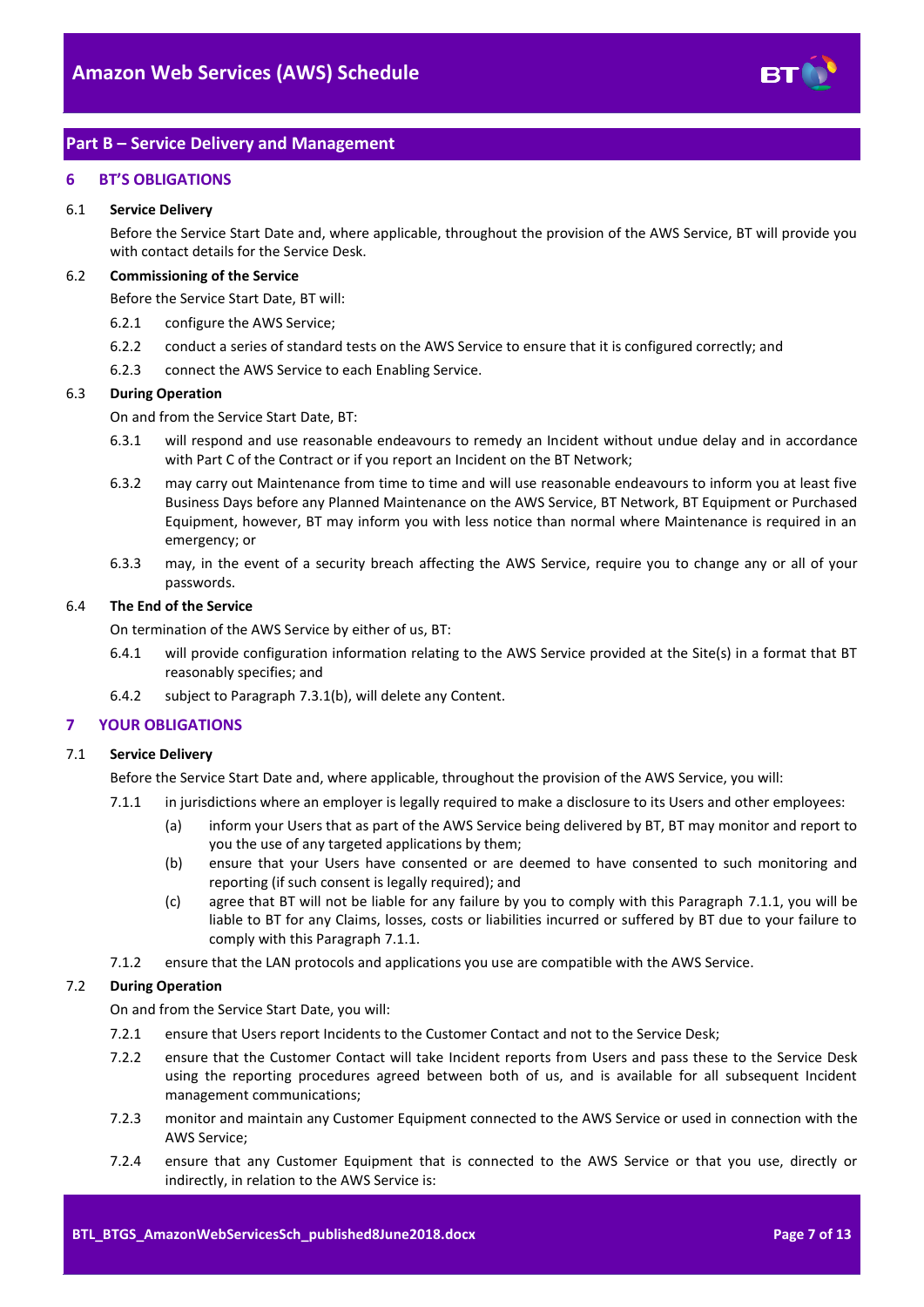

- (a) connected using the applicable BT Network termination point, unless you have BT's permission to connect by another means;
- (b) adequately protected against viruses and other breaches of security;
- (c) technically compatible with the AWS Service and will not harm or damage BT Equipment, the BT Network, or any of BT's suppliers' or subcontractors' network or equipment; and
- (d) approved and used in accordance with relevant instructions, standards and Applicable Law and any safety and security procedures applicable to the use of that Customer Equipment;
- 7.2.5 immediately disconnect any Customer Equipment, or advise BT to do so at your expense, where Customer Equipment:
	- (a) does not meet any relevant instructions, standards or Applicable Law; or
	- (b) contains or creates material that is in breach of the Acceptable Use Policy and you are contacted by BT about such material,

and redress the issues with the Customer Equipment prior to reconnection to the AWS Service;

- 7.2.6 distribute, manage and maintain access profiles, passwords and other systems administration information relating to the control of Users' access to the AWS Service;
- 7.2.7 maintain a written list of current Users and provide a copy of such list to BT within five Business Days following BT's written request at any time;
- 7.2.8 ensure the security and proper use of all valid User access profiles, passwords and other systems administration information used in connection with the AWS Service and:
	- (a) immediately terminate access for any person who is no longer a User;
	- (b) inform BT immediately if a User's ID or password has, or is likely to, become known to an unauthorised person, or is being or may be used in an unauthorised way;
	- (c) take all reasonable steps to prevent unauthorised access to the AWS Service;
	- (d) satisfy BT's security checks if a password is lost or forgotten; and
	- (e) change any or all passwords or other systems administration information used in connection with the AWS Service if BT requests you to do so in order to ensure the security or integrity of the AWS Service.
- 7.2.9 not allow any User specific subscription to be used by more than one individual User unless it has been reassigned in its entirety to another individual User, in which case you will ensure the prior User will no longer have any right to access or use the AWS Service;
- 7.2.10 inform BT within five Business Days if the number of Users increases by more than 5 per cent from the number of Users as set out in any applicable Order and, in these circumstances, or if BT can demonstrate by management reports that the number of Users exceeds that limit, BT may increase the Charges proportionately;
- <span id="page-7-0"></span>7.2.11 ensure that your use of any Customer Content, Customer Submissions or Service Offerings, does not violate:
	- (a) the AWS Acceptable Use Policy;
	- (b) AWS Policies; or
	- (c) Applicable Laws.
- 7.2.12 be responsible for the development, content, operation, maintenance and use of Customer Content and Customer Submissions including, but not limited to:
	- (a) the technical operation of Customer Content;
	- (b) ensuring that any calls made on the AWS Service are compatible with then current application programme interfaces for that particular Service;
	- (c) any claims relating to Customer Content or Customer Submissions; and
	- (d) properly handling and processing notices that are sent to you or your Affiliates by any person claiming that Customer Content or Customer Submissions violate such person's rights including notices pursuant to the Digital Millennium Copyright Act.
- 7.2.13 be responsible for properly configuring and using the Service Offerings and taking steps to maintain appropriate security, protection, and backup of Customer Content which may include use of encryption technology to protect Customer Content from unauthorized access and routine archiving of Customer Content; and
- <span id="page-7-1"></span>7.2.14 ensure that any Supplier log-in credentials and private keys generated by the Ancillary Services are for your internal use only and you may not sell, transfer, sub-licence them to any other entity or person, except that you may disclose its private key to its agents and subcontractors performing work on behalf of you.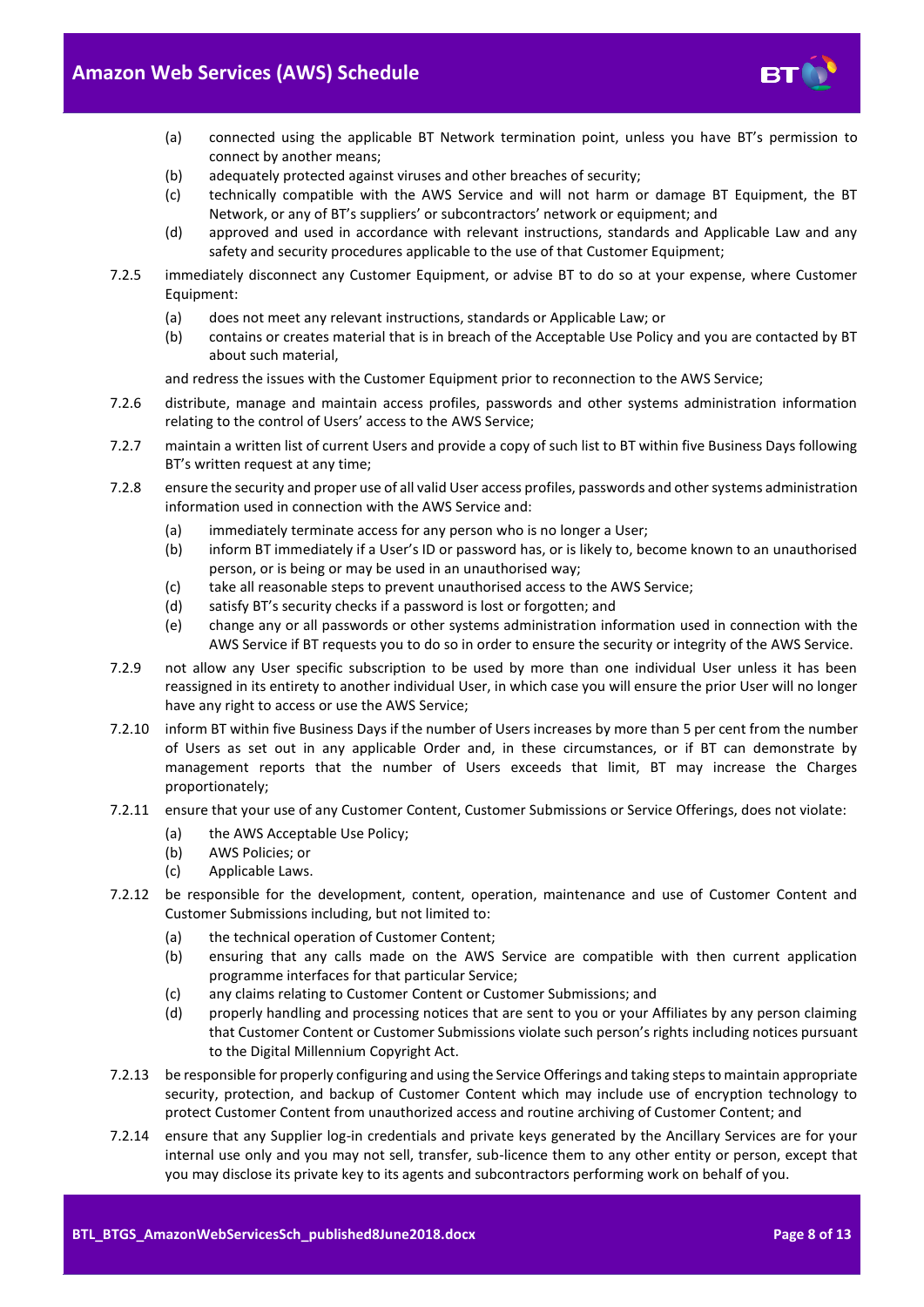

- <span id="page-8-2"></span>7.3.1 On termination of the AWS Service by either of us, you will:
	- (a) disconnect any Customer Equipment from BT Equipment located at the Site(s);
	- (b) if you require any AWS Content to be returned to you:
		- (i) notify BT on or before the last day of the AWS Service of what Content you wish to be returned to you; and
		- (ii) follow all instructions that BT notifies you of.
- 7.3.2 BT may charge you a fee for the return of any AWS Content.
- <span id="page-8-3"></span>7.3.3 BT will not be able to return AWS Content if:
	- (a) it is prohibited by law or any order of any governmental or regulatory body;
	- (b) may subject the Supplier to any liability; or
	- (c) there are any sums or Charges outstanding.
- 7.3.4 Notwithstanding Paragrap[h 7.3.3,](#page-8-3) BT does not guarantee that it will be able to return any AWS Content to you and BT will not be liable for any failure to do so.

## <span id="page-8-0"></span>**8 NOTIFICATION OF INCIDENTS**

Where you become aware of an Incident:

- 8.1 the Customer Contact will report it to the Service Desk;
- <span id="page-8-1"></span>8.2 BT will give you a Ticket;
- <span id="page-8-4"></span>8.3 BT will inform you when it believes the Incident is cleared and will close the Ticket when:
	- 8.3.1 you confirm that the Incident is cleared within 24 hours after having been informed; or
	- 8.3.2 BT has attempted unsuccessfully to contact you, in the way agreed between both of us in relation to the Incident, and you have not responded within 24 hours following BT's attempt to contact you.
- <span id="page-8-5"></span>8.4 If you confirm that the Incident is not cleared within 24 hours after having been informed, the Ticket will remain open, and BT will continue to work to resolve the Incident.
- 8.5 Where BT becomes aware of an Incident, Paragraphs [8.2,](#page-8-1) [8.3](#page-8-4) and [8.4](#page-8-5) will apply.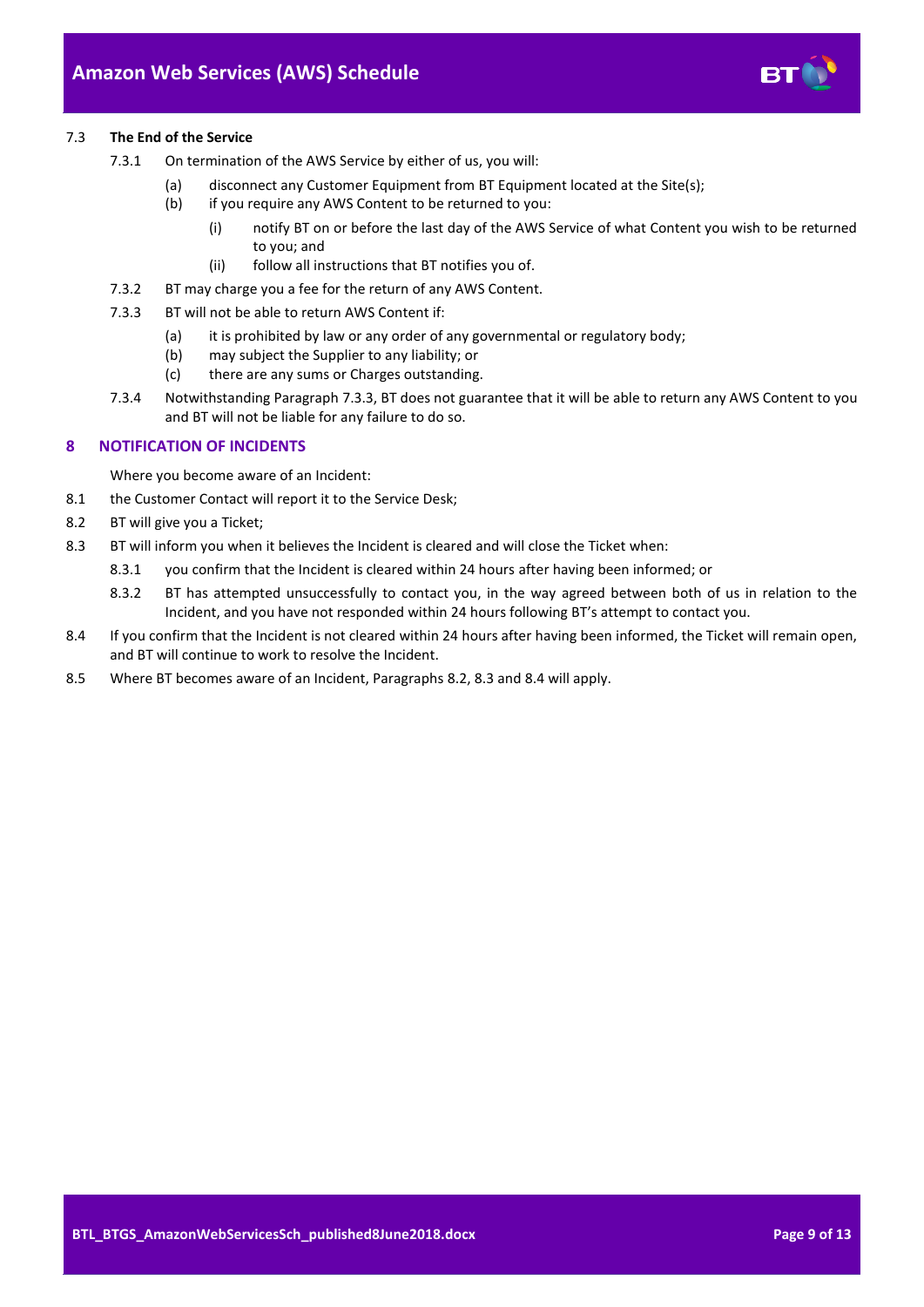

# <span id="page-9-0"></span>**Part C – Service Levels**

# <span id="page-9-1"></span>**9 SERVICE LEVELS**

- 9.1 BT will provide you with the AWS Service Levels.
- <span id="page-9-2"></span>9.2 As directed by the Supplier, BT may add to, change or discontinue any or all of the AWS Service Levels from time to time.
- 9.3 If BT is required to add to, change or discontinue the AWS Service Levels in accordance with Paragraph [9.2,](#page-9-2) BT will provide you with as much Notice as it is reasonably able to.
- <span id="page-9-3"></span>9.4 You must submit any claims for Service Credits payable under the AWS Service Levels within 45 days of the Qualifying Incident occurring by providing details of the reason for the claim and any other information that BT requests.
- 9.5 Any failure by you to submit a request for Service Credits in accordance with Paragraph [9.4](#page-9-3) will constitute a waiver of any claim for Service Credits.
- 9.6 BT will submit your request for Service Credits to the Supplier for approval and once the Supplier has approved your request for Service Credits, BT will issue you with the applicable Service Credits by deducting those Service Credits from your invoice within two billing cycles of the request being received.
- 9.7 AWS Service Levels and Service Credits will be calculated in accordance with information recorded by, or on behalf of, **BT.**
- 9.8 The AWS Service Levels under this Schedule will not apply:
	- 9.8.1 in the event that Clause 8, Clause 15.3 (as amended by this Schedule) or Clause 23 of the General Terms applies; or
	- 9.8.2 during any trial period of the AWS Service.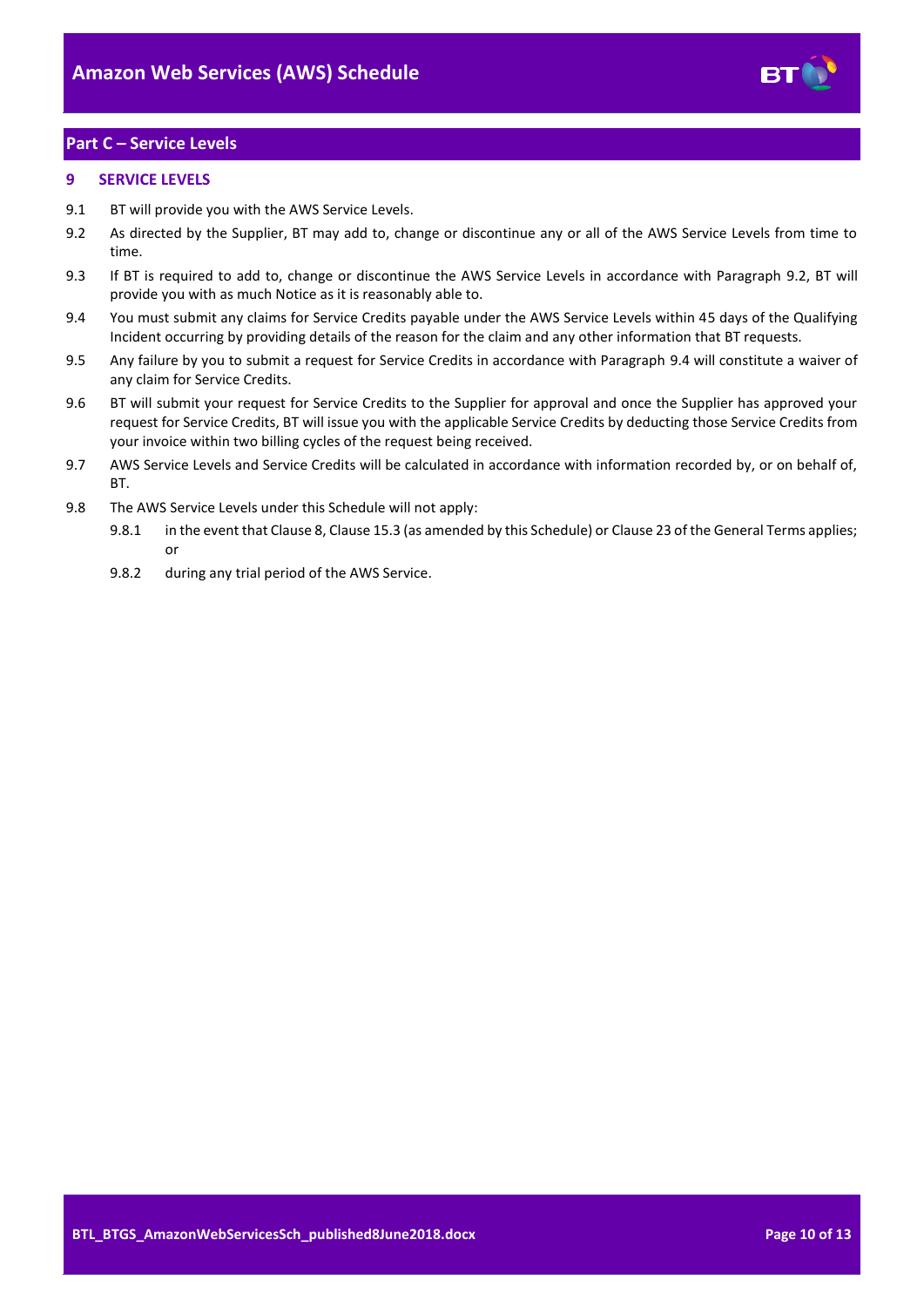

# <span id="page-10-0"></span>**Part D – Defined Terms**

#### <span id="page-10-1"></span>**10 DEFINED TERMS**

In addition to the defined terms in the General Terms, capitalised terms in this Schedule will have the below meanings (and in the case of conflict between these defined terms and the defined terms in the General Terms, these defined terms will take precedence for the purposes of this Schedule). BT has repeated some definitions in this Schedule that are already defined in the General Terms. This is to make it easier for you to find the definitions when reading this Schedule.

"**Access Line**" means a Circuit connecting the Site(s) to the BT Network or POP.

"**AWS Acceptable Use Policy**" means the policy currently available a[t http://amazon.com/aup,](http://amazon.com/aup) as it may be updated by the Supplier from time to time.

"**AWS Components**" means the Support Plans, functionalities, applications and tools that the Supplier hosts on the AWS Management Console. The current available AWS Components are found at [https://s3.amazonaws.com/Reseller-](https://s3.amazonaws.com/Reseller-Program-Legal-Documents/Authorized+AWS+Services.pdf)[Program-Legal-Documents/Authorized+AWS+Services.pdf](https://s3.amazonaws.com/Reseller-Program-Legal-Documents/Authorized+AWS+Services.pdf) or any other address that BT or the Supplier notifies you of.

"**AWS Content**" means Content that the Supplier or any of the Supplier's Affiliates makes available to you in connection with the AWS Service or on the AWS Site to allow access to and use of the AWS Service, including web services description language, AWS Documentation, sample code, software libraries, command line tools and other related technology but excluding the AWS Service and any Content of a third party that is made available to you in conjunction with the AWS Service or by any third party on the AWS Site.

"**AWS Documentation**" means the developer guides, getting started guides, user guides, quick reference guides, and other technical and operations manuals and specifications for the AWS Service located at

<http://aws.amazon.com/documentation> as such documentation may be updated by AWS from time to time.

"**AWS Management Console**" means the Supplier owned and managed web interface to the cloud based infrastructure platform from where you can order, access and use the AWS Components.

"**AWS Marks**" means any trademarks, service marks, service or trade names, logos, and other designations of the Supplier or the Supplier's Affiliates that the Supplier may make available in connection with the AWS Service.

"**AWS Policies**" means the AWS Acceptable Use Policy, AWS Terms of Use, AWS Service Terms, AWS Trademark Use Guidelines, all restrictions described in the AWS Content and on the AWS Site and any other policy or terms referenced or incorporated into this Contract but does not include whitepapers or other marketing materials referenced on the AWS Site.

"**AWS Service**" has the meaning given in Paragrap[h 1.](#page-1-3)

"**AWS Service Levels**" means the service levels and service credits that the Supplier makes available to BT in relation to the AWS Components, currently listed at <https://aws.amazon.com/legal/service-level-agreements/> or any other address that the Supplier or BT makes you aware of and as the Supplier may amend from time to time.

"AWS Service Terms" means the rights and restrictions for the AWS Service located at <http://aws.amazon.com/serviceterms> as may be updated by the Supplier from time to time.

"**AWS Site**" mean[s http://aws.amazon.com](http://aws.amazon.com/) any successor or related signed designated by the Supplier.

"AWS Terms of Use" means the terms of use located at [http://aws.amazon.com/terms/,](http://aws.amazon.com/terms/) as may be updated by the Supplier from time to time.

"**AWS Trademark Use Guidelines**" means the guidelines and trademark license terms located at [http://aws.amazon.com/trademark-guidelines/,](http://aws.amazon.com/trademark-guidelines/) as may be updated by the Supplier from time to time.

"**BT Price List**" means the document containing a list of BT's charges and terms that may be accessed at: [www.bt.com/pricing](http://www.bt.com/pricing) (or any other online address that BT may advise you).

"**Business Hours**" means between the hours of 0800 and 1700 in a Business Day.

"**Circuit**" means any line, conductor, or other conduit between two terminals by which information is transmitted, and that is provided as part of the AWS Service.

"**CMS**" means the compute management system which is an online portal that allows you to manage the AWS Service and that is more particularly described in Paragraph [2.2.](#page-1-8)

"**Content**" means applications, data, text, information (including emails), video, graphics, images, sound, music, audio, photographs, software (including machine images), or any other material.

"**Contracted Maintenance Hours**" means the times during which BT will provide maintenance for BT Equipment, which are Business Hours unless set out otherwise in any applicable Order.

"**Core Network**" means BT's network infrastructure between and including the POP, but does not include the Access Line between your Site(s) and the POP.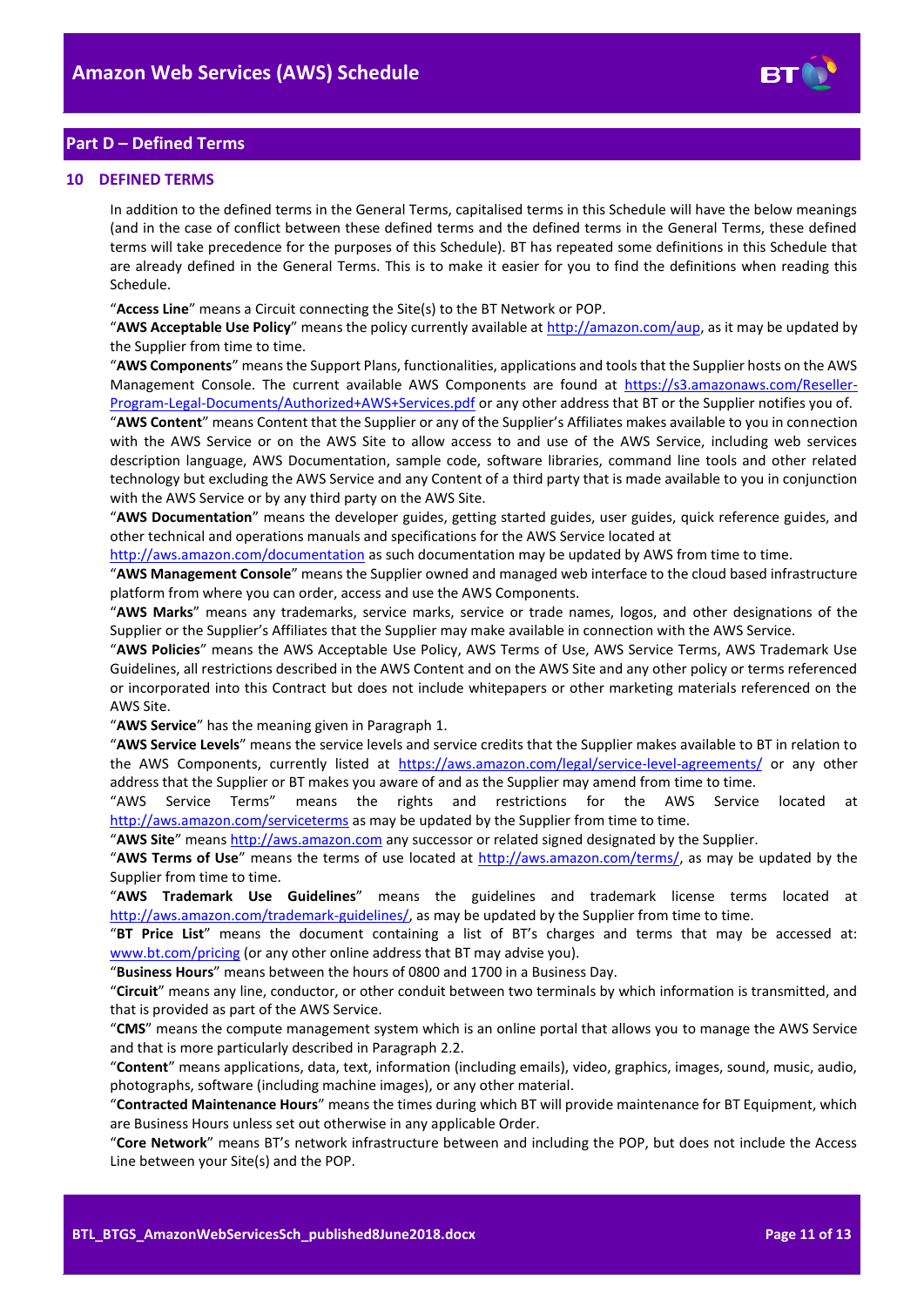

"**Customer Content**" means Content that you run, cause to interface, upload or otherwise transfer, process, use or store in connection with the AWS Service.

"**Customer Equipment**" means any equipment including any Purchased Equipment and any software, other than BT Equipment, used by you in connection with a AWS Service.

"**Customer Submissions**" means Content that you post or otherwise submit to developer forums, sample code repositories, public data repositories, or similar community focused areas of the AWS Site or AWS Service.

"**Enabling Service**" has the meaning given in Paragrap[h 4.1.](#page-1-9)

"**EU**" means European Union.

"**EULA**" has the meaning given in Paragrap[h 5.8.1.](#page-2-2)

"**General Terms**" means the general terms to which this Schedule is attached or can be found at [www.bt.com/terms,](http://www.bt.com/terms) and that form part of the Contract.

"**Incident**" means an unplanned interruption to, or a reduction in the quality of, the AWS Service.

"**Internet**" means a global system of interconnected networks that use a standard Internet Protocol to link devices worldwide.

"**Internet Protocol**" or "**IP**" means a communications protocol for devices connected to the Internet that specifies the format for addresses and units of transmitted data.

"**IP Address**" means a unique number on the Internet of a network card or controller that identifies a device and is visible by all other devices on the Internet.

"**Licence**" has the meaning given in Paragrap[h 5.7.](#page-2-3)

"**Local Area Network**" or "**LAN**" means the infrastructure that enables the ability to transfer IP services within Site(s) (including data, voice and video conferencing services).

"**Monthly Recurring Charges**" means the monthly Recurring Charges for the AWS Service and the sum of the Usage Charges for the three full previous months divided by three.

"**Notice to Amend**" has the meaning given in Paragrap[h 5.2.](#page-2-4)

"**PCI DSS**" means the Payment Card Industry Data Security Standards, a set of policies and procedures, issued by the PCI Security Standards Council LLC (as may be adopted by local regulators) and intended to optimise the security of credit and debit card transactions and protect cardholders against misuse of their personal information.

"**PCI SSC**" means Payment Card Industry Security Standards Council.

"**Planned Maintenance**" means any Maintenance BT has planned to do in advance.

"**POP**" means a point of presence, which is the point where the Access Line terminates and is the demarcation point between the Access Line and BT's Core Network.

"**Professional Services**" means those services provided by BT which are labour related services.

"**PSTN**" means Public Switched Telephone Network, which is the concentration of the world's public circuit switched telephone networks.

"**Qualifying Incident**" means an Incident, except where any of the following events have occurred:

- (a) the AWS Service has been modified or altered in any way by you, or by BT in accordance with your instructions;
- (b) Planned Maintenance;
- (c) you have performed any network configurations that BT did not approve;
- (d) an Incident has been reported and BT cannot confirm that an Incident exists after performing tests; or
- (e) you requested BT to test the AWS Service at a time when no Incident has been detected or reported.

"**Recurring Charges**" means the Charges for the AWS Service or applicable part of the AWS Service that are invoiced repeatedly in every payment period (e.g. every month), as set out in any applicable Order.

"**Service Desk**" means the helpdesk that you are able to contact to submit service requests, report Incidents and ask questions about the AWS Service.

"**Service Management Boundary**" has the meaning given in Paragrap[h 3.1.](#page-1-10)

"**Service Offerings**" means the AWS Service (including any application programme interfaces), AWS Content, AWS Marks, AWS Site any other product or service available to you through the AWS Service but excluding any Content of a third party made available to you in conjunction with the AWS Service or by any third party on the AWS Site. "**Site**" means a location at which the AWS Service is provided.

"**Standard Service Components**" has the meaning given in Paragrap[h 2.](#page-1-4)

"**Support Plans**" means the support plans for the AWS Components and AWS Management Console as set out at <https://aws.amazon.com/premiumsupport/compare-plans/> or any other address that BT or the Supplier notifies you of.

"**Supplier**" means Amazon Web Services, Inc. of 410 Terry Avenue North, Seattle, WA 98109-5210.